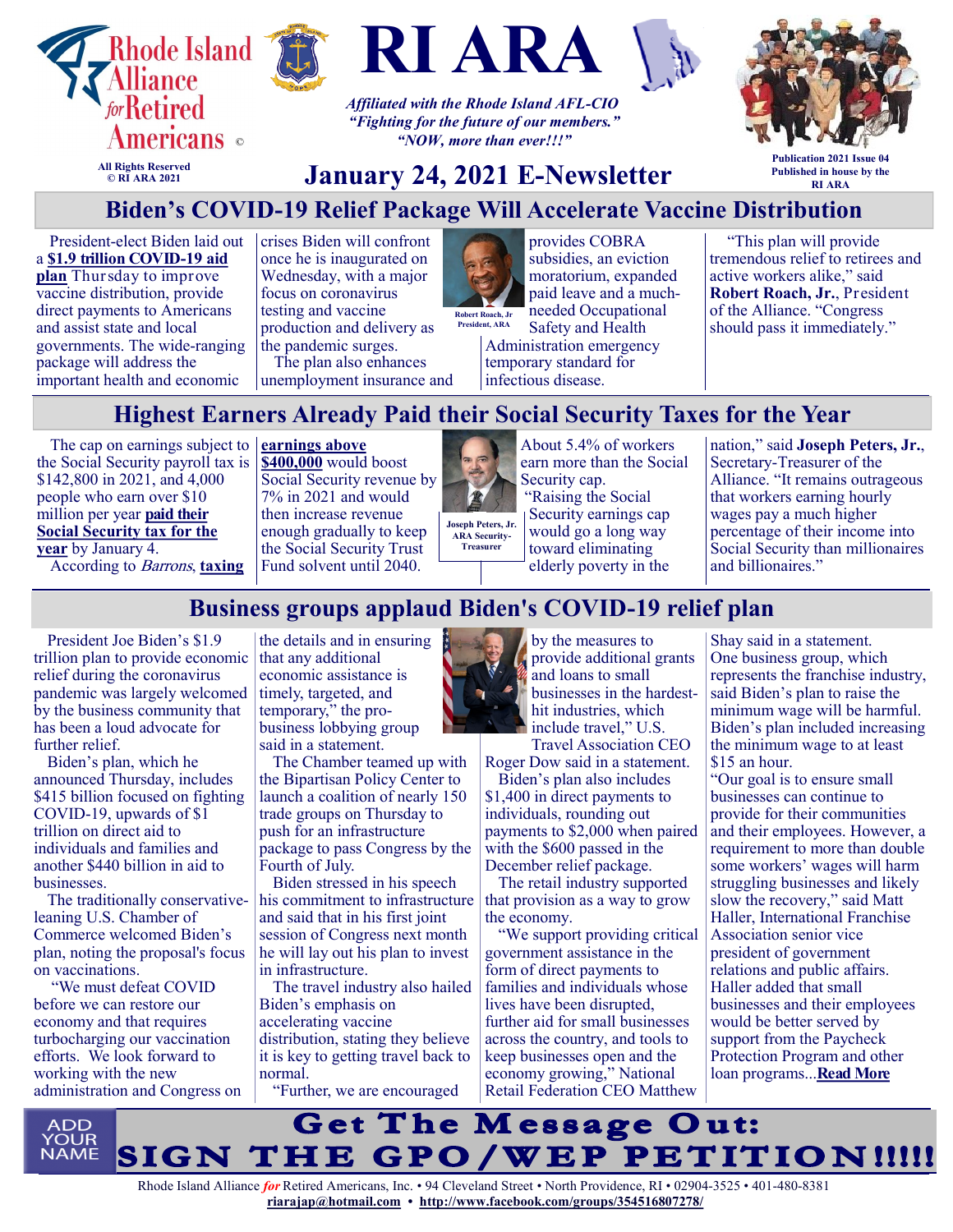#### **CVS and Walgreens Under Fire for Slow Pace of Vaccination in Nursing Homes**

The effort to vaccinate some of the country's most vulnerable residents against covid-19 has been slowed by a federal program that sends retail pharmacists into nursing homes — accompanied by layers of bureaucracy and logistical snafus.

As of Thursday, **[more than](https://covid.cdc.gov/covid-data-tracker/#vaccinations)  [4.7 million](https://covid.cdc.gov/covid-data-tracker/#vaccinations)** doses of the Pfizer-BioNTech and Moderna covid vaccines had been allocated to the **[federal pharmacy](https://www.hhs.gov/about/news/2020/10/16/trump-aministration-partners-cvs-walgreens-provide-covid-19-vaccine-protect-vulnerable-americans-long-term-care-facilities-nationwide.html)  [partners](https://www.hhs.gov/about/news/2020/10/16/trump-aministration-partners-cvs-walgreens-provide-covid-19-vaccine-protect-vulnerable-americans-long-term-care-facilities-nationwide.html)**hip, which has deputized pharmacy teams from Walgreens and CVS to vaccinate nursing home residents and workers. Since the program started in some states on Dec. 21, however, they have administered about one-quarter of the doses, according to the Centers for Disease Control and Prevention.

Across the country, some

nursing home directors and health care officials say the partnership is actually hampering the

vaccination process by imposing paperwork and cumbersome corporate policies on facilities that are thinly staffed and reeling from the devastating effects of the coronavirus. They argue that nursing homes are unique medical facilities that would be better served by medical workers who already understand how they operate.

Mississippi's state health officer, Dr. Thomas Dobbs, said the partnership "has been a fiasco."

The state has committed 90,000 vaccine doses to the effort, but the pharmacies had administered only 5% of those shots as of Thursday, Dobbs said. Pharmacy officials told

*M* him they're having trouble finding enough people to staff the program.

Dobbs pointed to neighboring Alabama and Louisiana, which he says are vaccinating long-term care residents at four times the rate of Mississippi.

"We're getting a lot of angry people because it's going so slowly, and we're unhappy too," he said.

Many of the nursing homes that have successfully vaccinated willing residents and staff members are doing so without federal help. For instance, Los Angeles Jewish Home, with roughly 1,650 staff members and 1,100 residents on four campuses, started vaccinating Dec. 30. By Jan. 11, the home's medical staff had administered its

 $1,640^{\text{th}}$  dose. Even the facility's chief medical director, Noah Marco, helped vaccinat The home is in Los Angeles County, which declined to participate in the CVS/ Walgreens program. Instead, it has tasked nursing homes with administering vaccines themselves, and is using only Moderna's easier-to-handle product, which doesn't need to be stored at ultracold temperatures, like the Pfizer vaccine. (Both vaccines require two doses to offer full protection, spaced 21 to 28 days apart.)

By contrast, Mariner Health Central, which operates 20 nursing homes in California, is relying on the federal partnership for its homes outside of L.A. County. One of them won't be getting its first doses until next week.….**[Read More](https://khn.org/news/article/cvs-and-walgreens-under-fire-for-slow-pace-of-vaccination-in-nursing-homes/)**

#### **Coronavirus: How to get the vaccine?**

Now that the COVID-19 vaccine has been approved, if you're like me, you probably called your doctor and your friends to find out how you could ensure that the older Americans you love get the vaccine as soon as possible. Here's what I have learned:

There's not a lot of information available on how to get the vaccine. When it is available at a given location, it's a race to schedule a vaccine appointment, not fun and not fair to people who are not equipped to race. There's also a question of whether you're even eligible in your state.

Most states are making the vaccine available to people 65 and over. The problem is scheduling for people who are aging in place. If you're not up and ready to go online when appointments become available, you likely will lose out.

My 98-year old father's geriatrician told me that she did not know when the vaccine would be available to him. At the same time, she said she wanted him to have it as soon as possible. Even though he seemed safe at home, his

caregiver is out and about and a vector.

My dad got lucky. A couple of days later, the doctor sent all of her

patients a link to a website on which we could schedule a vaccine appointment. Her office also called to schedule an appointment for my dad. But, don't count on your doctor's office calling you.

President Biden has said that 100 million vaccines will be administered in his first 100 days in office. Biden plans to increase vaccine supplies, get them out to the states and provide the states with the resources needed to administer them as swiftly as possible. It's a pretty straightforward plan that has not been in place during the Trump administration.

So, the good news is that while supplies are not what they need to be at the moment, if you're over 65, you should be able to get vaccinated in the next three months. The bad news is that, except at the Mayo Clinic, people with serious health conditions are likely to have the same access to the vaccine as everyone else their age. Here's

what Judith Graham of **[Kaiser Health](https://khn.org/news/article/vaccination-disarray-leaves-seniors-confused-about-when-they-can-get-a-shot/)  [News](https://khn.org/news/article/vaccination-disarray-leaves-seniors-confused-about-when-they-can-get-a-shot/)** recommends you do:

Call your doctor and hospital to see whether there is a way for you to register for the vaccine with them, once it is available.

- Check on local government health department websites for information about scheduling a vaccine in your state. Every state has a **[covid](https://careconnectusa.org/coronavirus-hotlines-usa/)-[19 hotline](https://careconnectusa.org/coronavirus-hotlines-usa/)**. You likely will need to be tenacious and patient. But, you might be able to get someone to schedule an appointment for you over the phone.
- Call your local pharmacy to see what it recommends. Some pharmacies are administering the vaccine on site.
- ◆ Call your state health insurance assistance program for free help signing up for the vaccine. If you can't get help from the SHIP directly, the SHIP might be able to refer you to an agency that can help.
- ◆ If you're a vet, call the

department of Veterans Affairs to see if you can get the vaccine through the VA.

- The silver lining of not being at the front of the line is that the vaccination process should be smoother than it has been. Lots of people who have been vaccinated already express worry about being exposed to COVID waiting to get the vaccine. Some sites have not done as good a job as one would like at ensuring social distancing and streamlining the process.
- $\triangle$  Keep in mind that vaccine supplies likely will arrive in batches every several days. So, don't give up trying if you are not able to schedule an appointment or supplies run out in your area.
- And, when you do go to your appointment or go anywhere else where others are gathered, wear two masks, ideally one K95 or N95 mask. The new strains of the novel coronavirus appear to spread more easily. Cloth masks are better than nothing, but they don't provide as good protection as the K95 and N95 masks.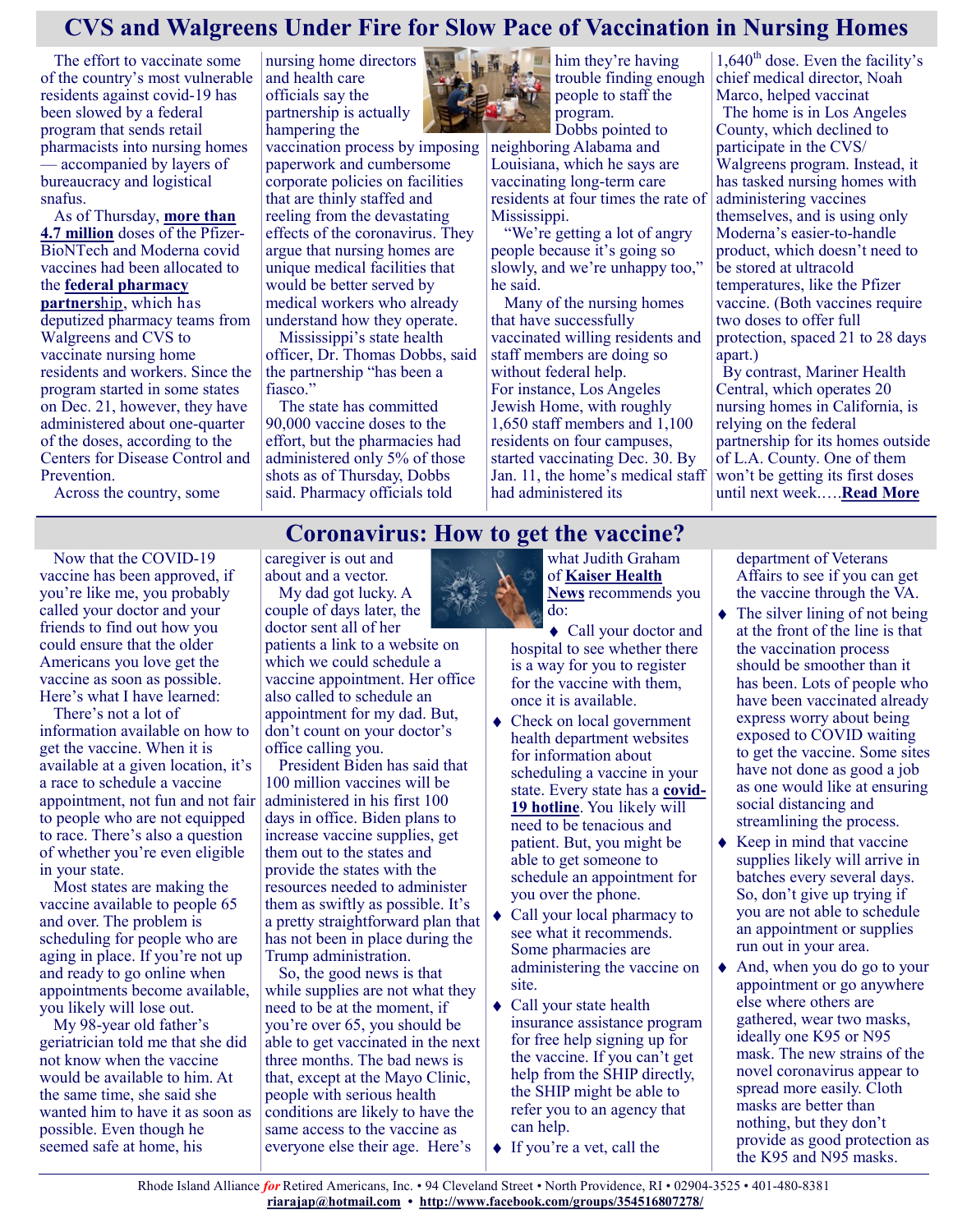## **COVID-19 Vaccine Roll Out Now Targeting Healthcare Workers and Older Adults**

The Department of Health and Human Services (HHS) announced this week that Americans age 65 and older, and those with medical conditions that put them at risk for severe disease from the novel coronavirus, should be prioritized for vaccination. The Secretary of HHS, Alex Azar, said that states with higher concentrations of older residents will now get more vaccine doses to advance this priority.

Each state is responsible for setting the criteria and order of priority for vaccine distribution, but HHS is encouraging states to expand eligibility criteria and establish designated vaccine sites, including retail pharmacies, where people can go to get vaccinated. The administration also announced that they will no longer be holding back second doses



reiterated that states must use their allotment or doses will be redistributed to states that are more efficiently administering the vaccine to their residents.

because they are confident about vaccine if you or a loved one is The best source for information about any particular state's plan and how to access a

in a high priority group is the state's health authority. Some people may also have received information from their health care provider about their plan for vaccine distribution.

The COVID-19 vaccine is available to people with **[Medicare at no cost](https://www.medicareinteractive.org/get-answers/medicare-covered-services/medicare-coverage-overview/covid-19-vaccination)**, regardless of whether they are enrolled in Original Medicare or

a Medicare Advantage plan.

**Will Biden quickly replace Social Security leadership?**

Union heads are leading the fight to install **[new leadership](https://www.govexec.com/management/2021/01/social-security-unions-urge-biden-oust-agency-leadership-day-one/171356/)  [at the Social](https://www.govexec.com/management/2021/01/social-security-unions-urge-biden-oust-agency-leadership-day-one/171356/)** 

**[Security](https://www.govexec.com/management/2021/01/social-security-unions-urge-biden-oust-agency-leadership-day-one/171356/)** administration. They want Commissioner Andrew Saul and Deputy Commissioner David Black out on day one. How quickly will President Biden replace them?

The American Federation of Government Employees (AFGE) speaks for Social Security field office workers. The Association of Administrative Law Judges represents judges employed to make Social Security disability determinations. Neither the

Commissioner nor the Deputy Commissioner have any intention of either strengthening Social Security or supporting the reopening of its field offices post-pandemic.

Under the Trump administration, Social Security has granted disability benefits to **[one hundred thousand](https://www.nytimes.com/2021/01/14/opinion/supplemental-security-income-ssa-disability.html)  [fewer people](https://www.nytimes.com/2021/01/14/opinion/supplemental-security-income-ssa-disability.html)** in the period between July and November 2020 than it did in that same period in 2019. It is estimated that, as a result, 230,000 individuals do not have access to SSI benefits, an average of



\$560 a month, or Medicaid. The Social Security

Administration has also put into effect a group of policies that weaken the program. It has weakened the power of union workers. It closed its 1,200 field offices during the pandemic but did not let most employees work from home. And, the unions allege it is violating labor laws.

McIntosh, president of the Association of Administrative Law Judges, said agency leadership has repeatedly violated federal labor law

in dealings with her union.

Leadership has allowed salaried staff beholden to them, and not independent judges, make disability determinations. There is no apparent Covid-19 plan in place and no plan in place for getting the Social Security Field Offices open again and safe for workers and visitors.

Even though Saul and Black are political appointees, their term is not scheduled to end until 2025. However, President Biden has the right to fire them for cause.

#### **New Report Examines Impact of Price Transparency on Health Care Costs**

In a **[new report](https://www.healthsystemtracker.org/brief/price-transparency-and-variation-in-u-s-health-services/?utm_campaign=KFF-2021-Peterson&utm_medium=email&_hsmi=106399907&_hsenc=p2ANqtz--deIAIrmNf8pdkFh5PWOEMbZigrE-hAWL2TVcuN3OTjwbWVFStk39G5SHV21BXeZprEz4FJr1L4SNZE33)**, the Kaiser Family Foundation (KFF) examines the potential impact of new transparency **[rules](https://www.federalregister.gov/documents/2020/11/12/2020-24591/transparency-in-coverage)** on consumer behavior and market pricing. The authors find that although increased transparency may not immediately reduce costs, it could inform future policymaking that does.

Generally, health insurers and providers negotiate prices for services and products. These negotiated prices have typically not been publicly available, so consumers often do not know how much they will be charged until after they receive care and the associated bills.

The newly **[finalized](https://www.healthaffairs.org/do/10.1377/hblog20201101.662872/full/)** rule seeks to change that by enabling consumers to estimate their costs and comparison shop prior to receiving a service. Most health plans and insurers in the individual and group markets will be required to provide cost-

sharing information to enrollees by 2024 and to publicly release negotiated rates for innetwork providers, historical out -of-network allowed amounts and billed charges, and drug pricing information beginning in

2022. These changes are part of a larger effort from the Trump administration to increase transparency.

KFF notes that "proponents of price transparency initiatives **[argue](https://www.hhs.gov/sites/default/files/Reforming-Americas-Healthcare-System-Through-Choice-and-Competition.pdf)** that by making prices public, health systems will face pressure to lower prices to compete for consumers shopping for health services, and insurers will face greater pressure to negotiate discounts. While there is general agreement that patients should have access to information about what they will be charged for care, some experts disagree on whether the mechanism of



effective tool to curb rising costs." The rule's efficacy in helping consumers access lowerpriced care or lead to lower

pricing depends on a variety of factors, including how providers, purchasers, and payers respond, and the degree to which consumers can make informed choices based on price transparency data that may be confusing. Some may not even know it is available, and those who do may not be able to act on it, due to provider network restrictions or the unplanned nature of the needed care.

While it is unclear whether these transparency initiatives will lead to decreased prices or consumer savings, KFF notes that "greater transparency could shine a spotlight on the cost of health care generally in the U.S. and on specific providers or

communities where prices are especially high, helping to galvanize and inform future policy action."

Medicare Rights agrees with the need for greater pricing transparency. However, we caution against using it as a standalone strategy to lower health care and prescription drug prices. People with Medicare struggle to afford medications not because they are not smart shoppers, but because drug prices are astronomical. No amount of savvy comparison shopping can make a \$100,000 medication cost \$10. We look forward to working with the Biden administration and Congress to identify and advance systemic reforms that will meaningfully lower costs for individuals and programs.

**[Read the report, Price](https://www.healthsystemtracker.org/brief/price-transparency-and-variation-in-u-s-health-services/?utm_campaign=KFF-2021-Peterson&utm_medium=email&_hsmi=106399907&_hsenc=p2ANqtz--deIAIrmNf8pdkFh5PWOEMbZigrE-hAWL2TVcuN3OTjwbWVFStk39G5SHV21BXeZprEz4FJr1L4SNZE33)  [Transparency and Variation in](https://www.healthsystemtracker.org/brief/price-transparency-and-variation-in-u-s-health-services/?utm_campaign=KFF-2021-Peterson&utm_medium=email&_hsmi=106399907&_hsenc=p2ANqtz--deIAIrmNf8pdkFh5PWOEMbZigrE-hAWL2TVcuN3OTjwbWVFStk39G5SHV21BXeZprEz4FJr1L4SNZE33)  [U.S. Health Services.](https://www.healthsystemtracker.org/brief/price-transparency-and-variation-in-u-s-health-services/?utm_campaign=KFF-2021-Peterson&utm_medium=email&_hsmi=106399907&_hsenc=p2ANqtz--deIAIrmNf8pdkFh5PWOEMbZigrE-hAWL2TVcuN3OTjwbWVFStk39G5SHV21BXeZprEz4FJr1L4SNZE33)**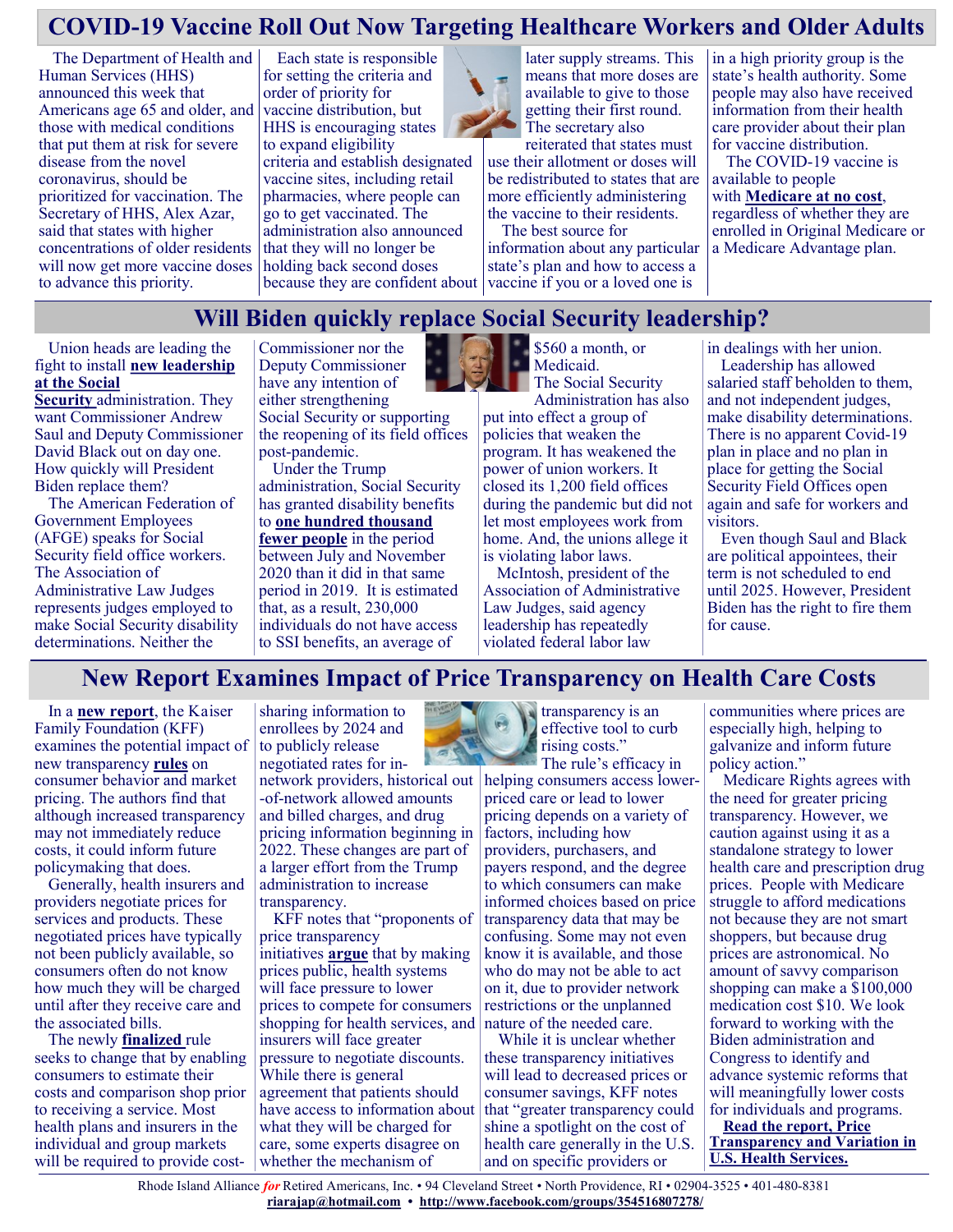#### **CMS rule would make prior authorization easier for people in most federal programs, except Medicare Advantage**

People in Medicare Advantage plans–the private health insurance plans that offer Medicare benefits–contend with multiple challenges to getting care, including restricted networks of doctors, high deductibles and copays, and prior authorization rules. **[Healthcare](https://www.healthcaredive.com/news/not-enough-time-clarity-payers-push-back-cms-prior-authorization-MA/592830/)  [Dive](https://www.healthcaredive.com/news/not-enough-time-clarity-payers-push-back-cms-prior-authorization-MA/592830/)** reports that the Centers for Medicare and Medicaid Services just issued a rule that would make prior authorization easier for people with Medicaid, people in state health insurance plans and people in the CHIP program beginning January 2023. For some incomprehensible reason, the rule does not apply to people in Medicare Advantage.

As you might expect, the hospitals, doctors and patients generally like the proposed rule. It would standardize and speed up the approval process for the delivery of health care services and medicines, reducing the

burden on them. It would means shorter delays in the delivery of care.

But, the providers do not understand why it does not include Medicare Advantage plans. Why shouldn't they be part of a CMS rule that standardizes data-sharing? They cover millions of people. Not having them included only complicates matters for providers and makes it harder for older adults and people with disabilities enrolled in Medicare Advantage to get care.

What's problematic about the new rule is that it gives health plans–except for health plans in the state health insurance exchanges–as long as seven days to make a decision about whether to authorize a standard procedure. Even when the procedure is urgent, the insurers have three full days.

Why should health CMS insurers have so much **POWER to delay care** 

> and jeopardize people's health, even in an urgent situation? The American Hospital Association has asked that the timelines be changed to three days in non-urgent situations and 24 hours in urgent cases.

Health insurers, for their part, are not happy with the rule whatsoever. Prior authorization allows them to delay care. At times, it deters people from getting care altogether. Anytime that care is delayed or foregone, the insurers do not spend money and profit.

The new policy also requires insurers to let hospitals and doctors know why they are denying authorization. The insurers complain that the burden is all on them.

The health insurers don't have

much of an argument. They claim "distraction" from containing the pandemic. They also claim that the comment period is too short to enable them to comment appropriately. They say it violates the Administrative Procedures Act.

It's all hogwash, but that doesn't mean that the health insurers won't be able to wield their enormous power to undo the rule. The question is whether the health insurers are more powerful than the doctors, the hospitals and the patients. Most likely yes, since they have more resources.

The rule would force more electronic interoperability among providers and insurers. For all kinds of reasons, the improved ability to exchange data is important.

## **Am I eligible for a transition refill?**

#### Dear Marci,

I just realized my new Part D plan doesn't cover one of my prescriptions. I have an appointment with my doctor in a few weeks to discuss switching to a similar drug that is covered by my plan, but what should I do about my prescription until then? Am I eligible for a transition refill? -Ruth (Akron, OH)

#### Dear Ruth,

Yes, it sounds like you are likely eligible for a transition refill! Let's discuss why:

A transition refill, also known as a transition fill, is typically a one-time, 30-day supply of a drug that you were taking:

- $\triangle$  Before switching to a different Part D plan (either stand-alone or through a Medicare Advantage Plan)
- ◆ Or, before your current plan changed its coverage at the start of a new calendar year. Transition refills let you get temporary coverage for drugs that are not on your plan's formulary or that have certain **[coverage restrictions](https://medicarerights.us15.list-manage.com/track/click?u=1621f54a596f3717c22815356&id=4fc8d1b63c&e=88d22ba1fe)** (such as prior authorization or step

#### therapy). **Transition refills are not for new**

**prescriptions.** You can only get transition fills for drugs you were already taking before switching plans or before your existing plan changed its coverage.

The following situations describe when you can get a transition refill if you do not live in a nursing home (there are different rules for transition refills for **[those living in](https://medicarerights.us15.list-manage.com/track/click?u=1621f54a596f3717c22815356&id=ee58ddd540&e=88d22ba1fe)  [nursing homes](https://medicarerights.us15.list-manage.com/track/click?u=1621f54a596f3717c22815356&id=ee58ddd540&e=88d22ba1fe)**): **1. Your current plan is changing how it covers a Medicare-covered drug you have been taking.** 

- ◆ If your plan is taking your drug off its formulary or adding a coverage restriction for the next calendar year for reasons other than safety, the plan must either:
	- Help you switch to a similar drug that is on your plan's formulary before January 1
	- Or, help you file an exception request before January 1
	- Or, give you a 30-day transition fill within the

first 90 days of the @ Dear Marci new calendar year along with a notice about the new coverage policy.

#### **2. Your new plan does not cover a Medicare-covered drug you have been taking.**

If a drug you have been taking is not on your new plan's formulary, this plan must give you a 30-day transition refill within the first 90 days of your enrollment. It must also give you a notice explaining that your transition refill is temporary and informing you of your **[appeal rights.](https://medicarerights.us15.list-manage.com/track/click?u=1621f54a596f3717c22815356&id=e8ecc63782&e=88d22ba1fe)**

#### ◆ If a drug you have been taking is on your new plan's formulary but with a coverage restriction, this plan must give you a 30-day transition refill free from any restriction within the first 90 days of your enrollment. It must also give you a notice explaining that your transition refill is

of your appeal rights.  $\bullet$  In both of the above cases, if a drug you have been taking is not on your new plan's formulary, be sure to see

temporary and informing you

whether there is a similar drug that is covered by your plan (check with your doctor about possible alternatives) and, if not, to file an exception request. (If your request is denied, you have the right to appeal.)

**Note:** If you file an exception request and your plan does not process it by the end of your 90 day transition refill period, your plan must provide additional temporary refills until the exception is completed. Remember: All stand-alone Part D plans and Medicare Advantage Plans that offer drug coverage must provide transition fills in the above cases. When you use your transition fill, your plan must send you a written notice within three business days. The notice will tell you that the supply was temporary and that you should either change to a covered drug or file an exception request with the plan. Best of luck with your transition refill! - Marci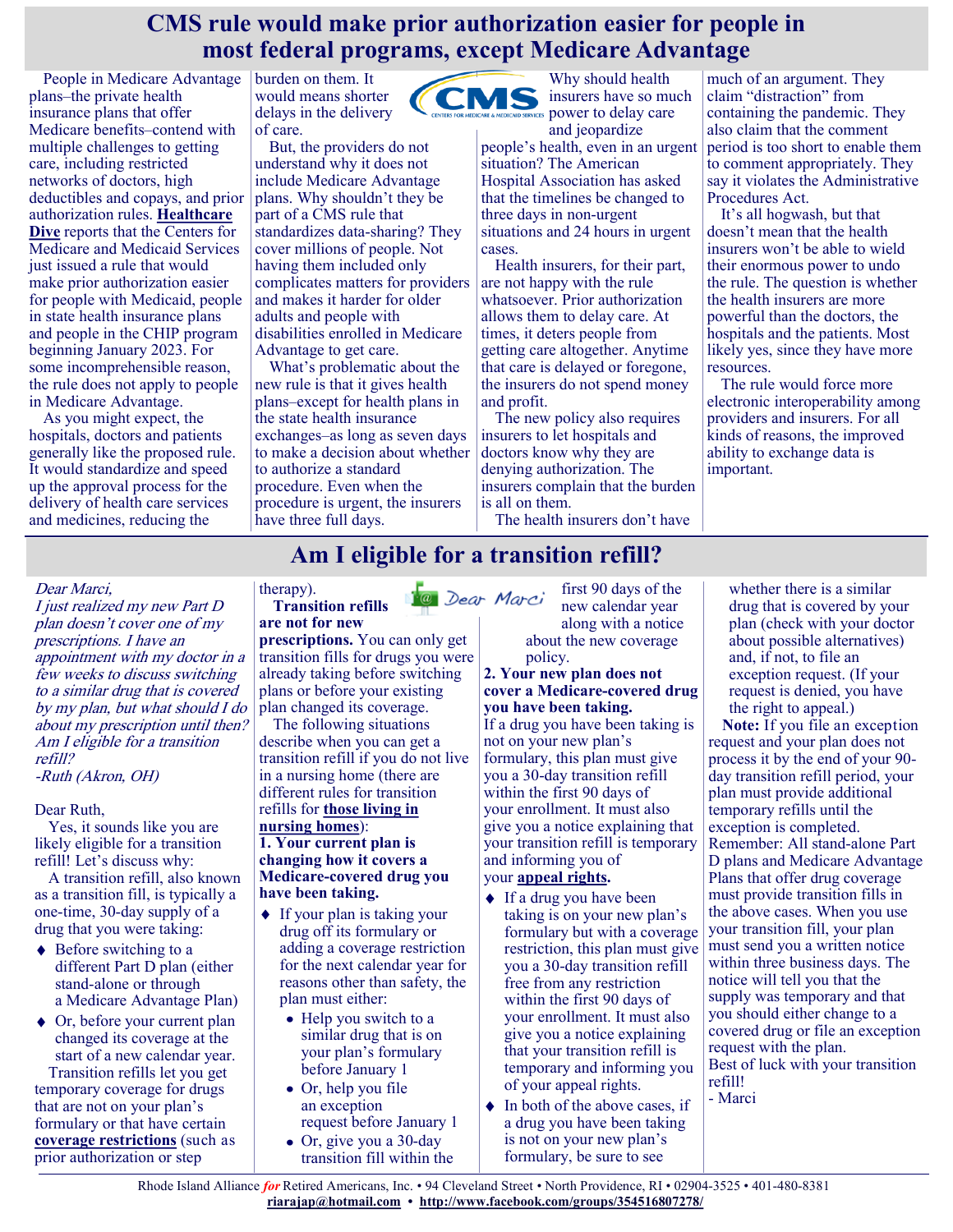#### **What Will COVID-19 Look Like Years From Now?**

The bad news? COVID-19 may be around for a long, long time. The good news? Even if it does, new research suggests it could very well end up being just another mild illness, bringing with it inconvenience and discomfort, but rarely hospitalization or death.

Why? The theory is rooted in the epidemiology patterns previously followed by four other coronaviruses. All have been in circulation for a very long time. In fact, they're endemic, which means that most people get infected and develop immunity during childhood that protects against serious illness (although not reinfection) as adults.

And that trajectory led a team of investigators to model what might ultimately happen in the future if most people were similarly exposed to the new coronavirus during childhood.

"In the vast majority of cases, the endemic human coronaviruses [HCoVs] cause nothing more than a common cold, [meaning an] upper respiratory tract infection," said study author Jennie Lavine, a postdoctoral researcher in the department of biology at Emory University in Atlanta. About 15% of adult common colds are believed to be attributable to HCoVs, she added.

"They sometimes lead to lower respiratory tract infections, particularly in very young children and the elderly," Lavine noted. Only in rare cases, among particularly vulnerable populations, do they trigger more serious illness.

"It seems likely that COVID-19 will end up playing out this way," she said. But exactly when that would happen is anyone's guess, she cautioned, with projections ranging anywhere from one to 10 years. And there's always a chance it might not unfold that way at all.

Lavine cited a number of factors that can affect future developments. One factor is how quickly the virus spreads in the near future. Another is how quickly the public gets vaccinated in the coming months. And it also remains to be seen how many infections and/or vaccinations will ultimately be needed to trigger strong and durable immunity.

Another issue is to what degree natural infections and/or vaccinations are able to block viral transmission altogether, versus how long either are able to block the serious illness that can develop following an infection.



The notion that the new coronavirus will indeed become endemic and mild is predicated on the basic assumption

that the disease continues to play out relatively mildly -- or even asymptomatically -- among most infected children and teens.

Still, "if infections in children become more severe than they are now," that would be a bad sign, Lavine warned. "We have no reason to suspect this will happen, but the long-term scenario would be much bleaker if they did."

Another concern? The virus could mutate in a way that undermines the development of widespread immunity. "However, as long as viral evolution happens slowly enough that people are exposed to new variants while they still have some disease-blocking immunity from vaccination and/ or exposure to previous variants, we expect the disease to remain mild," Lavine said.

But one thing is clear, she said: "We can influence the path to endemicity." How? One way is by keeping transmission rates as low as possible until vaccination is widespread, "to reduce deaths and prevent overwhelming hospital systems."

Another way is by getting vaccinated, "especially if you are at higher risk of severe disease. While it is likely that everyone will get infected with this virus at some point even after vaccination, the vaccine will very likely reduce your symptoms," she said.

That latter point was echoed by Dr. Sandro Cinti, a professor of internal medicine and infectious diseases with Michigan Medicine at the University of Michigan, in Ann Arbor.

"This is a modeling study," he said. "And it makes sense. But the timeline is five-to-10 years down the line. Yes, over time, this change in the manifestation of the disease could occur without any of the vaccine distribution we're deploying now. But, in the meantime, you could have millions of people dying. Unnecessarily," Cinti said.

"So people should not think that they don't need to get the vaccine," Cinti stressed. "Vaccines right now are extremely important. This is an academic article and an academic exercise. It's a bit of hope for the future to say that this isn't forever. But it's not a strategy. Vaccines are a strategy."

#### **If a Nursing Home Resident Gets a COVID Shot, Can Their Families Visit Them Now?**

People in nursing homes have been suffering in isolation during the coronavirus pandemic, with their institutions in constant lockdown to prevent potentially fatal outbreaks.

Now that they're some of the first in line to receive COVID-19 vaccinations, it would be natural for nursing home residents to expect that visits from friends and family will soon resume.

That might not happen, though.

Uneven vaccination rates and unknowns related to the vaccines could mean that folks in nursing homes will have to remain isolated for a while longer, experts said.

there are enough people immunized to really start to see a reduction in risk," said Dr. Chris Beyrer, a professor of public health and human rights with the Johns Hopkins Bloomberg School of Public Health, in Baltimore. "There's going to be this challenging period where we won't have enough vaccine and we won't have enough people immunized."

There's a reason for caution, and it's the same reason why nursing home residents and workers gained a place in the first wave of vaccinations.

"It's going to be a while before 40% of all COVID-19 deaths in People in long-term care facilities have accounted for



the United States, even though they represent only 6% of overall infections, according to the U.S. Centers for

Disease Control and Prevention. In addition, nearly one in five

nursing home residents who contract COVID-19 have died from the virus, a death rate much higher than that of the general population, according to the U.S. Centers for Medicare & Medicaid Services.

These assisted care facilities are full of people with conditions that put them at high risk of a life-threatening COVID -19 infection, Beyrer explained. "And they're so crowded together, and it's indoors, and

this is an indoor virus," Beyrer added.

In a statement, the American Health Care Association/ National Center for Assisted Living (AHCA/NCAL) said they are "extremely optimistic this vaccine will expedite the reopening of our facilities to family members and loved ones. We hope to be able to discuss what next steps look like once the second dose of the vaccine is being widely delivered and administered to staff and residents across the country. Nonetheless, all of us are going to have to remain vigilant, even after the vaccine." ...**[Read More](https://www.usnews.com/news/health-news/articles/2021-01-19/if-a-nursing-home-resident-gets-a-covid-shot-can-their-families-visit-them-now)**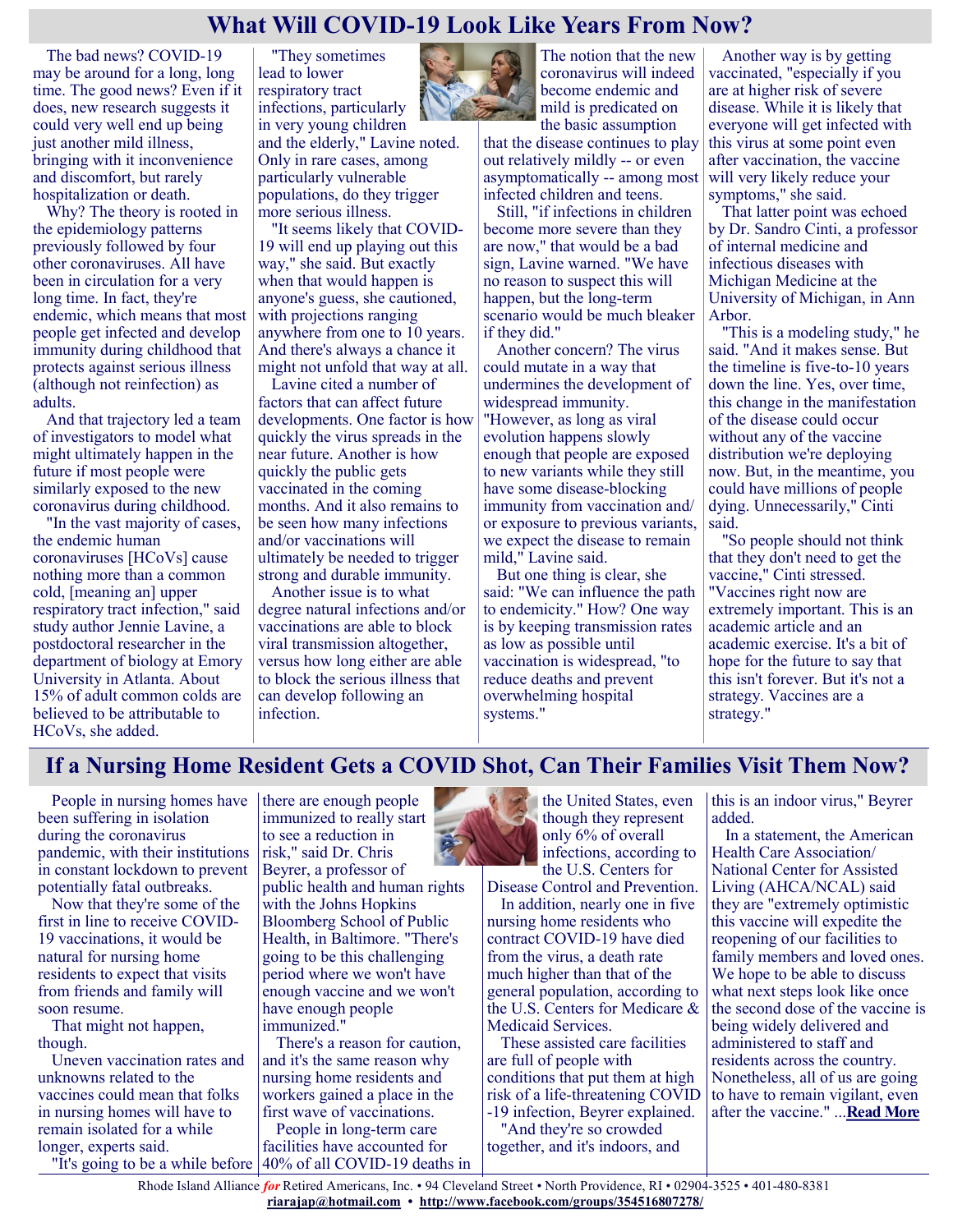#### **How COVID-19 Affected Typical Retiree Costs in 2020 Seniors Need A Boost!**

#### An eye - popping new list compiled by **[The Senior](http://www.seniorsleague.org/)  [Citizens League](http://www.seniorsleague.org/)**

**[\(TSCL\)](http://www.seniorsleague.org/)** indicates that, by late 2020, price increases for many of the expenditures of older Americans far outstripped the modest 1.3 percent cost of living adjustment (COLA) boost that Social Security recipients start receiving this month. "This list is a snapshot of how COVID-19 affected prices of certain items through the end of November 2020," says Mary Johnson, a Social Security policy analyst for The Senior Citizens League. "There are surprising price aberrations that we haven't seen before," Johnson says. "Never in my wildest dreams would I have thought that toilet paper and disinfecting wipes could wind up on our annual list of fastest growing retiree costs," Johnson says.

The far greater worry, however, is a sharp increase in almost every source of quality protein — including meat, poultry, and even canned tuna. "With many meat price increases in the double digits, we are highly concerned that older households may not be getting adequate supplies of protein in their diets," Johnson says. "This was a nationwide problem prior to the pandemic, and the problem has been exacerbated by shortages and disruptions during the pandemic," she points out.

While appliances and used vehicles are generally only purchased occasionally, 2020 was

not a good time to be shopping for a new washing machine or used car. Appliances increased by an astonishing 17.2 percent and used vehicles rose by 10.9 percent. Johnson points out that, this time a year ago, the price increases of used vehicle prices were negative, at minus 12 percent. However, manufacturers of appliances as well as new cars and trucks shut down production lines at the start of the pandemic. While plants have slowly re-opened, supply chain disruptions and social distancing

requirements have slowed production



SENIOR 2020. Emergency coronavirus legislation last spring restricted what providers could charge

for many COVID-19 related services, and large numbers of patients and their doctors postponed non-urgent care.

When food and other important costs rise faster than the Social Security COLA, that means that retirees aren't able to purchase as much with their benefits. This can lead to older consumers going without essentials. Research by Johnson has found that Social Security benefits have lost 30% of buying power since 2000. "We

encourage everyone to consider who you may know that might need help with food costs," Johnson says "Perhaps you can drop off a few groceries (including protein sources such as meat, chicken, eggs, milk or canned beans), or share your next batch of home - made soups, chili, or stews with others you know," Johnson adds. "Mercifully, this list of prices will likely change in time, especially as we get COVID-19 under control and people return to work," Johnson says.

#### **Dirty Dozen Fastest Growing Retiree Costs of 2020**

| requirements have<br>slowed production | <b>Expenditure</b>                 | % Increase | Times Higher Than 1.3%<br><b>COLA</b> |
|----------------------------------------|------------------------------------|------------|---------------------------------------|
| recovery. That's led                   | <b>Major appliances</b>            | $17.2\%$   | 13.2                                  |
| to long waiting lists                  |                                    |            |                                       |
| for appliances, and                    | <b>Beef roasts</b>                 | $11.3\%$   | 8.7                                   |
| the demand for used                    |                                    |            |                                       |
| vehicles shot up.                      | <b>Used cars and trucks</b>        | 10.9%      | 8.4                                   |
| Even more                              | <b>Pork chops</b>                  | $9.9\%$    | 7.6                                   |
| surprising is what                     |                                    |            |                                       |
| isn't showing up on                    | <b>Household paper products</b>    | $7.7\%$    | 5.9                                   |
| the list $-$ medical                   | <b>Health insurance</b>            |            |                                       |
| costs. The cost of                     |                                    | 7.5%       | 5.8                                   |
| medical care services                  | Care of elderly at home            | $7.3\%$    | 5.6                                   |
| still increased 2.5                    |                                    |            |                                       |
| times faster than the                  | <b>Poultry</b>                     | $7\%$      | 5.4                                   |
| COLA, rising by 3.2                    |                                    |            |                                       |
| percent. That's                        | <b>Tomatoes</b>                    | 6.5%       | 5.0                                   |
| nothing new. In                        | <b>Canned tuna</b>                 | 6%         | 4.6                                   |
| many years medical                     |                                    |            |                                       |
| costs have increased                   | Milk                               | 5.5%       | 4.2                                   |
| more rapidly than in                   | <b>Household cleaning products</b> | $5.2\%$    | 4.0                                   |
|                                        |                                    |            |                                       |

#### **31 Good Jobs for Older People: How to Make Money, Stay Active, and Thrive at Work as a Senior**

Believe it or not, plenty of jobs for older people are available. And yes, you can work after retirement—for all kinds of good reasons. For example, maybe you want to earn extra money, help others, meet new people, or explore a career you've always dreamed about but never had the chance to really try out before. Or maybe you've heard that, as you grow older, having a job can provide a surprising number of benefits for your physical and mental health.

The fact is, many of today's seniors are redefining what it means to be retired—by

continuing to work. They're discovering that their options for making money are as diverse as their many possible reasons for being part of the workforce. And, of course, there's much more to choose from than just full-time employment. For instance, some seniors start businesses after retirement. Others find part-time jobs. For seniors over 65, this fact

often remains a strong motivating factor: Working past your retirement age can make a big difference when it comes to

funding your future elderly years. This article lists multiple jobs for senior citizens

based on various kinds of motivations. (For example, are you looking for a full-time job as someone over 60 who needs to pay bills after a layoff? Are you researching part-time jobs for a 55-year-old woman in your circle of friends who wants some extra spending money? Regardless of your specific motive, you'll find plenty of ideas here.) Plus, you'll learn how having a job can help you stay happy and healthy. And you'll explore useful tips on

finding a good job and getting hired as an older person. **Contents**

- **[Seniors at work: A](https://www.greatseniorliving.com/articles/jobs-for-older-people#growing-trend)**   $\bullet$ **[growing trend](https://www.greatseniorliving.com/articles/jobs-for-older-people#growing-trend)**
- $\blacklozenge$ **[31 good jobs for older](https://www.greatseniorliving.com/articles/jobs-for-older-people#different-motivations)  [people based on different](https://www.greatseniorliving.com/articles/jobs-for-older-people#different-motivations)  [motivations](https://www.greatseniorliving.com/articles/jobs-for-older-people#different-motivations)**
- **[8 benefits of working as a](https://www.greatseniorliving.com/articles/jobs-for-older-people#benefits)  [senior](https://www.greatseniorliving.com/articles/jobs-for-older-people#benefits)**
- **[Age discrimination and](https://www.greatseniorliving.com/articles/jobs-for-older-people#age-discrimination)**   $\blacklozenge$ **[your job search](https://www.greatseniorliving.com/articles/jobs-for-older-people#age-discrimination)**
- **[Looking for jobs as an](https://www.greatseniorliving.com/articles/jobs-for-older-people#practical-tips)  [older person: Practical tips](https://www.greatseniorliving.com/articles/jobs-for-older-people#practical-tips)**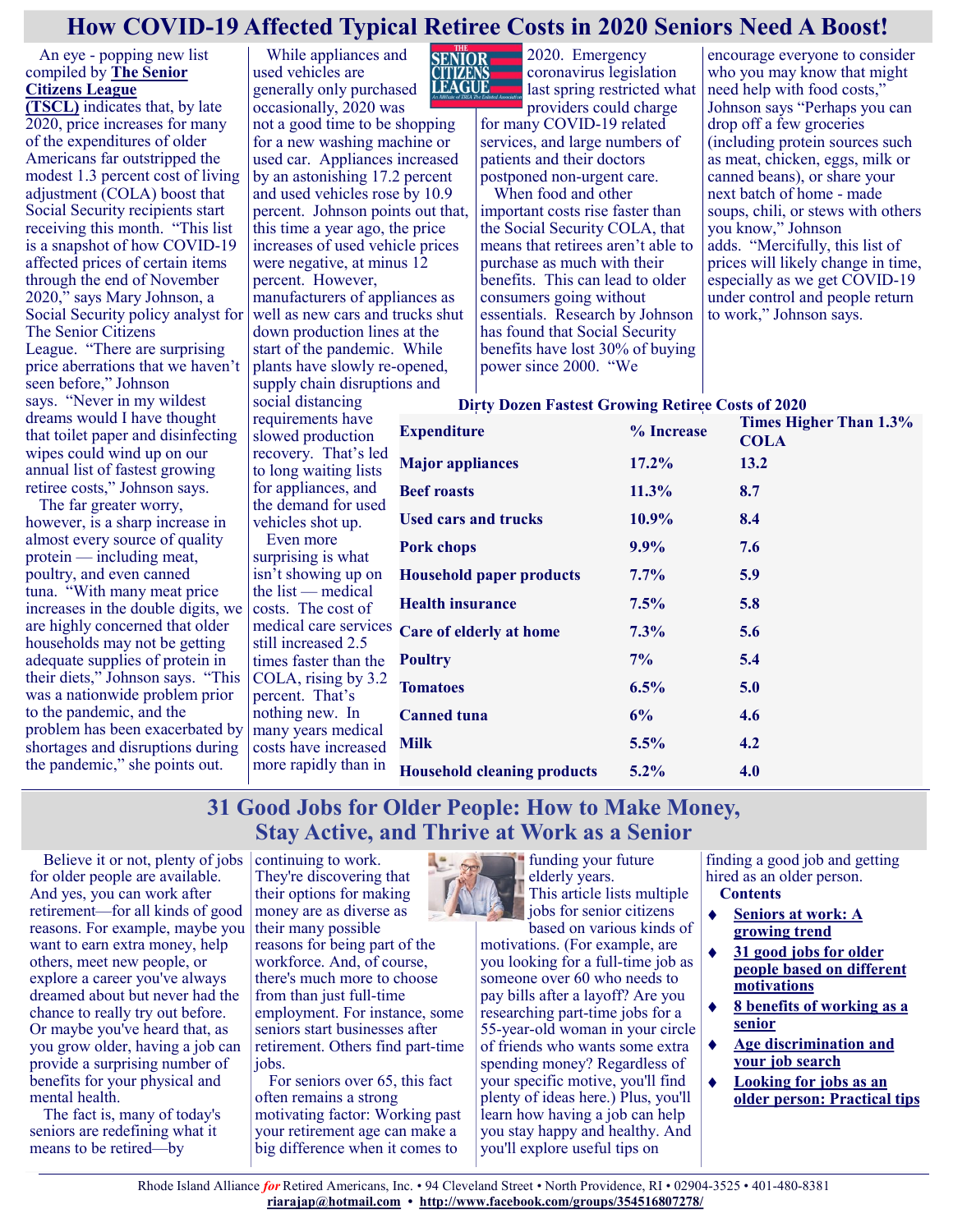# **RIARA HealthLink Wellness News** *Redige Controly*



# **I've Already Had COVID-19, Do I Need the Vaccine?**

Folks who've gotten through a COVID-19 infection might naturally question whether they need to get a coronavirus vaccination when their turn comes.

Experts say they really need the shot anyway, because even after having COVID they might be vulnerable to reinfection.

"We're encouraging people if they meet the other criteria to get immunized because we don't know how long either natural immunity or vaccine immunity lasts," said Dr. Chris Beyrer, a professor of public health and human rights at Johns Hopkins Bloomberg School of Public Health in Baltimore.

All previously known coronaviruses are notorious for promoting short-lived immunity in humans, he said.

"Unfortunately, with other coronaviruses typically the immunity you have -- like if you

get a common cold coronavirus -- usually only lasts about a year and a half to two years and then you're

vulnerable again," Beyrer said.

This is because the body uses a relatively simple strategy to fight off common cold coronaviruses, and this strategy does not appear to make a lasting impression on immune system memory, said Dr. Greg Poland, director of the Vaccine Research Group at the Mayo Clinic in Rochester, Minn.

As such, he said there's a chance people who had asymptomatic or mild cases of COVID-19 did not build up any lasting immunity.

"Particularly for people who have milder cases, it may be that they don't have immunity for very long," Beyrer said. "So we still think it's a good idea to get immunized."

Some small studies have raised persistence of these memory

hopes that COVID does indeed create a lasting impression on our immune systems. Australian researchers

have found stable levels of virusspecific immune memory cells in the blood of COVID-19 patients as much as eight months post-infection, according to findings published in the journal Science Immunology in December. Twenty-five COVID patients were involved in the study, including nine with severe or moderate disease that required hospitalization.

Those memory cells theoretically would help organize a defense against any future COVID infections, said Dr. William Schaffner, a professor of infectious disease at Vanderbilt Medical Center in Nashville, Tenn.

"Because of the biology of the

cells, it anticipates that we will have rather durable immunity," Schaffner said. "It can't tell us for exactly how long, but it does conform with the observation that documented second infections have been to this point really quite rare."

Until we know more, however, health experts are urging folks who have had COVID to take the cautious approach and get the vaccine.

"We know it's safe because a number of people who had COVID were in both the Pfizer and Moderna trials, and in the AstraZeneca trial," Beyrer said. "There isn't a concern on that front."

The tens of thousands of participants in those trials will be tracked for two years to see how long their immunity lasts, he noted.

## **For Many Seniors, Whether They Get a COVID-19 Vaccine May Depend on Their Families**

Seniors are relying on family networks to get their hands on a coronavirus vaccine.

**WHEN SHE SAW THE LINES** of cars on the TV, Dana Chadwell knew getting her parents vaccinated in her county wasn't an option.

It was late December and COVID-19 vaccination distribution had finally begun for priority groups, including the elderly and health care providers. Chadwell, a 46-yearold Chattanooga, Kentucky, resident, wanted to get her parents, both in their mid-to-late 70s with significant health conditions, quickly vaccinated. But in **[Hamilton County](https://newschannel9.com/news/coronavirus/tuesday-vaccine-lines-in-chattanooga-already-long)** where she and her parents live, people were lining up for hours to wait in their cars for vaccines, and, in some cases, discovering there were no doses left. There was no way her parents could wait hours and hours in line, she thought, especially if their efforts were fruitless.

So, she turned to social media, spending all day talking to other local residents about where they'd gone to get vaccinated, and scouring the social media pages of community centers, large churches, fire departments and health departments in her area for news on how many doses were available. Some days she would hear rumors about dose availability in adjourning counties and would call health departments to ask. It was intense, tiring work.

"Vaccination dominated my life for a couple of weeks," she says.

As seniors begin to get offered COVID-19 vaccines, some families are finding that the burden of getting one into the arm of an elderly loved one is falling entirely on them. On Tuesday, Health and Human Services Secretary Alex Azar announced that states should expand their vaccination



programs to more of their 65+ populations, moving past initial guidance that urged

prioritizing health care providers and long-term care facilities first and aligning more with the incoming Biden administration's vaccination plan.

But beyond simply prioritizing these groups, there's been no nationwide response specifically targeted at creating access for seniors, and state-by-state programs vary with much of the vaccination distribution happening on a county-level.

Kathleen Cameron, senior director of the Center for Healthy Aging at the National Council on Aging, says her advice to people is to go directly to their local health departments to ask where to get vaccinated. She recognizes, however, that puts a burden on seniors, as well as their friends and families."

That's great for older adults who do have access to the

internet and they're tech savvy and they can do that but there are so many older adults who are living alone, they're homebound and we really worry about those folks who probably need the vaccine more than anyone else," Cameron says. Some community organizations, including aging councils, may be offering assistance programs, such as in a North Carolina county, where a local aging **[organization](https://wpde.com/amp/news/local/hccoa-to-provide-transportation-for-seniors-who-want-covid-19-vaccination)** is providing transportation for seniors.

Some Medicare programs, which enroll people over the age of 65, as well as Medicaid, which enrolls low-income populations, do offer transportation programs, including for flu shot appointments. But as Denny Chan, senior staff attorney for Justice in Aging, points out: Even before COVID-19, these transportation programs weren't robust or well-coordinated. ...**[Read More](https://www.usnews.com/news/health-news/articles/2021-01-14/for-many-seniors-whether-they-get-a-covid-19-vaccine-may-depend-on-their-families)**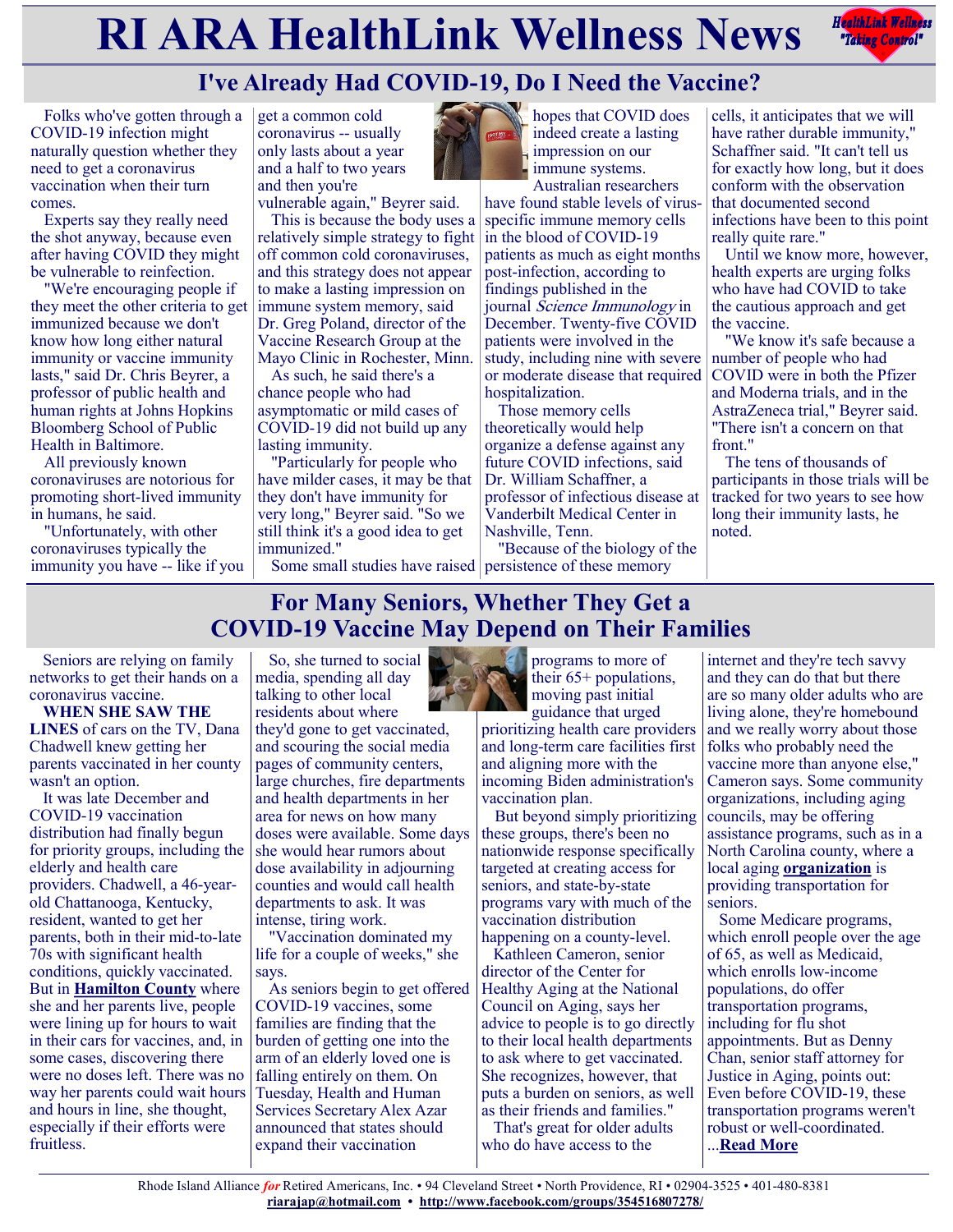#### **5 Reasons to Wear a Mask Even After You're Vaccinated**

As an emergency physician, Dr. Eugenia South was in the first group of people to receive a covid vaccine. She received her second dose last week — even before President-elect Joe Biden.

Yet South said she's in no rush to throw away her face mask.

"I honestly don't think I'll ever go without a mask at work again," said South, faculty director of the Urban Health Lab at the University of Pennsylvania in Philadelphia. "I

don't think I'll ever feel safe doing that." And although covid

vaccines are highly effective, South plans to continue wearing her mask outside the hospital as well.

Health experts say there are good reasons to follow her example.

"Masks and social distancing will need to continue into the foreseeable future — until we have some level of herd immunity," said Dr. Preeti



Malani, chief health officer at the University of Michigan. "Masks and distancing are here to

stay."

Malani and other health experts explained five reasons Americans should hold on to their masks:

- **1. No vaccine is 100% effective.**
- **2. Vaccines don't provide immediate protection.**

**3. Covid vaccines may not prevent you from spreading** 

#### **the virus.**

- **4. Masks protect people with compromised immune systems.**
- **5. Masks protect against any strain of the coronavirus, in spite of genetic mutations.** The best hope for ending the pandemic isn't to choose between masks, physical distancing and vaccines, Offit said, but to combine them. "The

three approaches work best as a team," he said…..**[Read More](https://khn.org/news/article/5-reasons-to-wear-a-mask-even-after-youre-vaccinated/)  [on each of the five reason.](https://khn.org/news/article/5-reasons-to-wear-a-mask-even-after-youre-vaccinated/)**

#### **AHA News: What Heart and Stroke Patients Should Know About COVID-19 Vaccines**

Experts have a simple answer for heart and stroke patients questioning whether they need a COVID-19 vaccination. That answer: yes.

"People with all kinds of cardiovascular risk factors and disease should definitely get vaccinated to protect themselves and their families from COVID-19," said Dr. Mitchell Elkind, a professor of neurology and epidemiology at NewYork-Presbyterian Hospital/Columbia University Irving Medical Center in New York City.

The Food and Drug Administration-approved vaccines pose no special problems for such patients, said Elkind, who also is president of the American Heart Association. The AHA issued a statement Friday calling for people with cardiovascular risk factors, heart disease or a history of heart attack or stroke to get vaccinated "as soon as possible." Getting vaccinated is especially important for them, Elkind said, because people with such underlying conditions have a higher chance of developing complications from COVID-19, the disease caused by the coronavirus.

"People with heart disease or stroke – or for that matter, risk factors for heart disease and stroke – are at much greater risk from the virus than they are from the vaccine," he said.

The vaccines have side effects, but Elkind called the risk of a complication exceedingly small.

"The most likely thing that will occur is a sore arm," he said. "I can tell you, I got the vaccine, the first dose of the Moderna vaccine. And my arm hurt for a

few days, like somebody had punched me there. But I was still able to use my arm and lift it, and that was it."

People shouldn't be surprised if they hear about other temporary side effects, said Orly Vardeny, associate professor of medicine at the Minneapolis VA Health Care System and University of Minnesota. The FDA's approval of the Pfizer-BioNTech vaccine, for example, listed pain at the injection site, tiredness, headache, muscle pain, chills, joint pain and fever as common reactions.

Vardeny, who has done extensive research on flu vaccines, said such reactions are a sign the body is developing an immune response, "and that's a good thing. That's what we want to happen in order for our bodies to make antibodies that will prevent us from getting sick if we encounter the virus again."

The vaccines currently approved for use in the U.S. do not have a live virus, so that reduces concerns for heart disease patients or others with weakened immune systems, Vardeny said.

The vaccines also could be safely administered to people on blood-thinning medications, Elkind said. "The needle is small. To avoid bruising, people

on blood thinners should press firmly for a minute or so, just like after getting blood drawn."

In rare cases, the COVID-19 vaccine can cause a severe allergic reaction, which is why people should be monitored for 15 to 30 minutes after the injection. And as the vaccine is administered to millions of people, other rare issues might be reported, Vardeny said. "I think we'll learn a lot more about the tolerability and potential reactions as the vaccine gets rolled out."

Some questions can't be answered yet.

Trials in children, for example, are ongoing, which is why the vaccines have not been approved for them. And data is limited on adults who have congenital heart conditions.

It may take time before everyone has access to a COVID -19 vaccine. But people can protect themselves now by getting a flu shot, Elkind and Vardeny emphasized. The flu vaccine doesn't protect against COVID-19, but it does reduce the chance of developing symptoms that might be confused with it and hinder a diagnosis. A flu shot also offers protection against heart-related complications of the flu.

But timing matters. Interim guidance from the Centers for Disease Control and Prevention's panel on immunization practices says a flu vaccine shouldn't be given at the same time as one for

COVID-19. "There should be a 14-day separation," Vardeny said.

Misinformation abounds about vaccines, which makes it essential for people to seek trustworthy sources for facts. The best authority will be a primary care provider, cardiologist, pharmacist or other medical professional, Vardeny said. "They're going to have accurate and up-to-date information, and they're going to be able to steer you in the direction of information that's truthful."

The CDC also regularly updates its information on vaccines.

Elkind said he's often asked whether the COVID-19 vaccines are safe, given how quickly they were developed. It's a particular concern in the Black community, he said, where there's a "tragic and inappropriate" history with medical experiments.

The COVID-19 vaccines might have arrived within a year of the pandemic's start, he said, but research into the underlying technology had been going on for more than a decade. So people should see it as a positive that a vaccine arrived with such speed.

"And again, thousands of people have been vaccinated already, with no evidence of any significant unexpected side effects so far," Elkind said. "I think that's good news for all of us."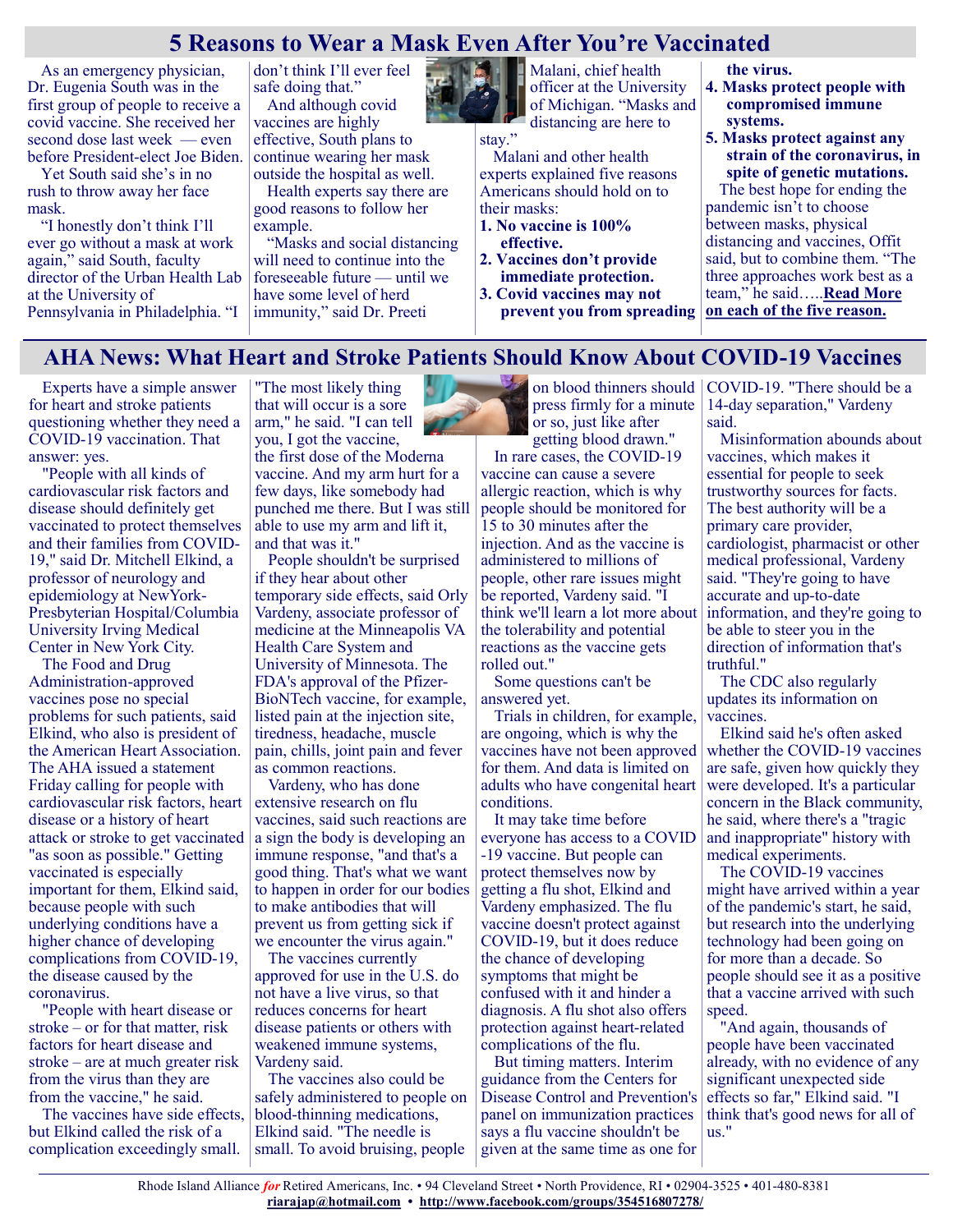#### **COVID Pandemic Shortened U.S. Life Expectancy by More Than a Year**

The COVID-19 pandemic significantly shortened life expectancy in the United States, especially among Black people and Hispanics, a new study says.

With more than 336,000 COVID-19 deaths nationwide last year, researchers decided to examine the pandemic's impact on life expectancy.

The projection: Due to pandemic deaths, life expectancy at birth for Americans will shrink by 1.13 years, to 77.48 years.

That's the largest single-year decline in at least 40 years, resulting in the lowest estimated life expectancy since 2003, according to the authors.

Their findings revealed significant racial differences that underscore the pandemic's heavy toll on racial and ethnic minority groups.

The study projects a 0.68-year

decline in life expectancy for white Americans to 77.84 years, compared to a

2.1-year decline for Black people, to 72.78 years, and a 3.05-year drop among Hispanics to 78.77 years.

"The COVID-19 pandemic's disproportionate effect on the life expectancy of Black and Latino Americans likely has to do with their greater exposure through their workplace or extended family contacts, in addition to receiving poorer health care, leading to more infections and worse outcomes," study author Theresa Andrasfay said in a news release from the University of Southern California. She is a postdoctoral fellow in gerontology at the university.

The researchers project the gap between Black Americans and



white Americans to **COVID-19** widen from 3.6 years to more than 5 years.

> That's more proof that minorities are especially hard hit by the pandemic, according to the findings, published Jan. 14 in the journal Proceedings of the National Academy of Sciences.

"The bigger reductions in life expectancy for the Black and Latino populations result in part from a disproportionate number of deaths at younger ages for these groups," said study coauthor Noreen Goldman, a professor of demography and public affairs at Princeton University.

"These findings underscore the need for protective behaviors and programs to reduce potential viral exposure among younger individuals who may not perceive themselves to be at high

risk," Goldman added in the release.

Life expectancy is an important indicator of a population's health and helps assess the impact of COVID-19 on survival, according to the researchers. The 1918 influenza pandemic shortened life expectancy by 7 to 12 years, they noted.

"While the arrival of effective vaccines is hopeful, the U.S. is currently experiencing more daily COVID-19 deaths than at any other point in the pandemic," Andrasfay said. "Because of that, and because we expect there will be long-term health and economic effects that may result in worse mortality for many years to come, we expect there will be lingering effects on life expectancy in 2021."

#### **Fried Food a Big Factor in Heart Disease, Stroke**

Delicious but deadly: Eating fried food is tied to an increased risk of heart disease and stroke, a new study suggests.

The risk rises with each additional 4-ounce serving per week, a research team in China found.

For the study, the investigators analyzed 19 previously published studies. They combined data from 17 studies, involving more than 560,000 people with nearly 37,000 major cardiovascular events, such as heart attack or stroke. The researchers also

used data from six studies, involving more than 750,000 participants and nearly 86,000 deaths over an average of 10 years.

The study findings showed that compared with those who ate the lowest amount of fried food per week, those who ate the most had a 28% greater risk of major cardiovascular events, a 22% higher risk of heart disease and a 37% higher risk of heart failure.

These risks substantially increased by 3%, 2% and 12%, respectively, with each additional 4-ounce

weekly serving, according to Pei Qin, of Shenzhen University Health Science Center, in Guangdong, China, and colleagues.

The report was published online Jan. 19 in the journal Heart.

How fried foods might increase the development of cardiovascular disease isn't clear, but several explanations

are possible, the study authors noted in a journal news release.

Fried foods contain harmful trans fatty acids from the hydrogenated vegetable oils often used to cook them, and frying also increases the production of chemical byproducts involved in an inflammatory response. In addition, foods high in salt, such as fried chicken and French fries, are often served with sugar -sweetened drinks, particularly in fast-food restaurants, the researchers said.

**Dementia may cause problems with money management years before diagnosis**

People with Alzheimer's disease and related dementias may start having trouble managing their finances several years before their diagnosis, according to new research supported by NIA. Published online in JAMA Internal Medicine, the study is the first large-scale analysis of people's ability to manage their money before and after a dementia diagnosis.

Common symptoms of dementia, including memory and cognitive limitations, can lead people with dementia to have trouble handling money and paying bills, so repeated

financial mistakes can be an early sign of the disease. The new study, led by scientists at Johns Hopkins University,

Rhode Island Alliance *for* Retired Americans, Inc. • 94 Cleveland Street • North Providence, RI • 02904-3525 • 401-480-8381 linked Medicare claims data to credit card payments and credit reports to examine dementiarelated money problems. The researchers analyzed information from 1999 to 2018 on more than 81,000 Medicare beneficiaries, about a third of whom were diagnosed with dementia within this period. All study participants were at least 65 years old and lived alone. The researchers studied the number of missed credit card

payments and credit scores dementia, and this trend for seven years before and **four years after a demential** diagnosis and compared

this information against data from people without dementia.

The study found that people who had dementia had more missed credit card payments as early as six years before their diagnosis and were more likely to have lower-than-average credit scores two-and-a-half years before their diagnosis. After diagnosis, people with dementia had even more missed payments and lower credit scores than people without

continued for at least three-anda-half years after diagnosis. Results also showed that among people with dementia, those who had lower levels of education had increases in missed payments seven years before diagnosis, while people who had higher education levels had increases in missed payments only two-and-a-half years before diagnosis. This difference confirms previous findings suggesting that people with higher education levels can have less severe dementia symptoms….**[Read More](https://www.nia.nih.gov/news/dementia-may-cause-problems-money-management-years-before-diagnosis)**